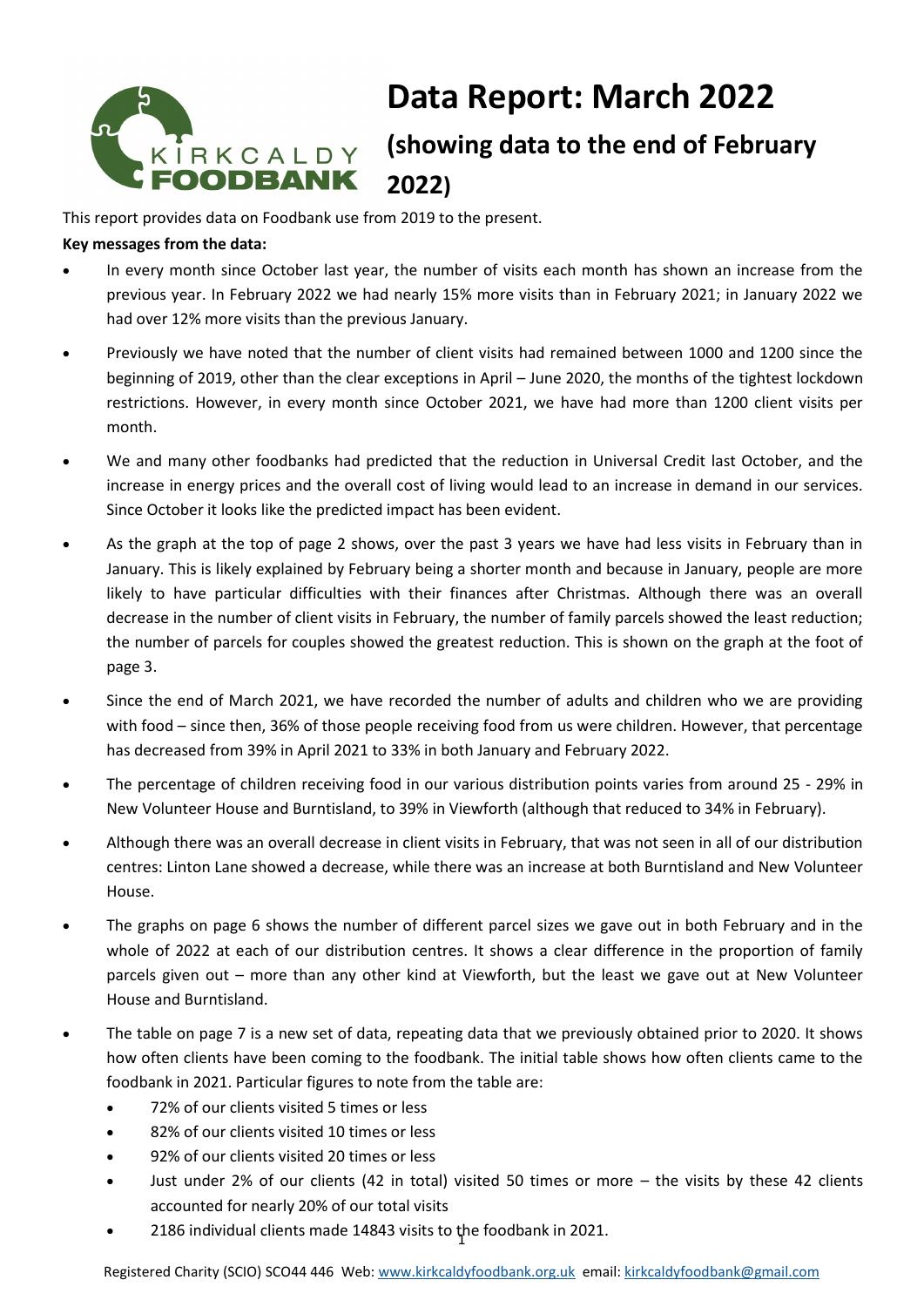*Table and graph showing number of visits in 2020, 2021 and 2022 —the table also shows the change from the same month in the previous year as a percentage* 

|                  | 2020 | 2021 | 2022 | % change<br>from 2021 |
|------------------|------|------|------|-----------------------|
| January          | 1053 | 1179 | 1325 | 12.4%                 |
| <b>February</b>  | 999  | 1114 | 1278 | 14.7%                 |
| <b>March</b>     | 1083 | 1153 |      |                       |
| April            | 1461 | 1138 |      |                       |
| May              | 1327 | 1095 |      |                       |
| June             | 1355 | 1027 |      |                       |
| July             | 1089 | 1057 |      |                       |
| August           | 1018 | 1129 |      |                       |
| <b>September</b> | 1044 | 1202 |      |                       |
| <b>October</b>   | 1159 | 1106 |      |                       |
| <b>November</b>  | 1299 | 1370 |      |                       |
| <b>December</b>  | 1161 | 1239 |      |                       |

**NUMBER OF VISITS (not including those for ex-**

**tras only)**



### *Graphs and table showing the different parcel sizes given out and the total number of meals provided in 2020—2022 (table and one graph on next page)*

*(NB the total number of meals figure is calculated by multiplying the number of parcels x size of parcel (single, couple or family etc) x 3 days x 3 meals a day. Therefore it is an indicative and not exact figure. As 'Extras only' means that a full parcel was not given on that visit, they have not been taken into account in calculating the total number of meals or people provided with food.)* 

*Graph showing the total number of meals provided* 

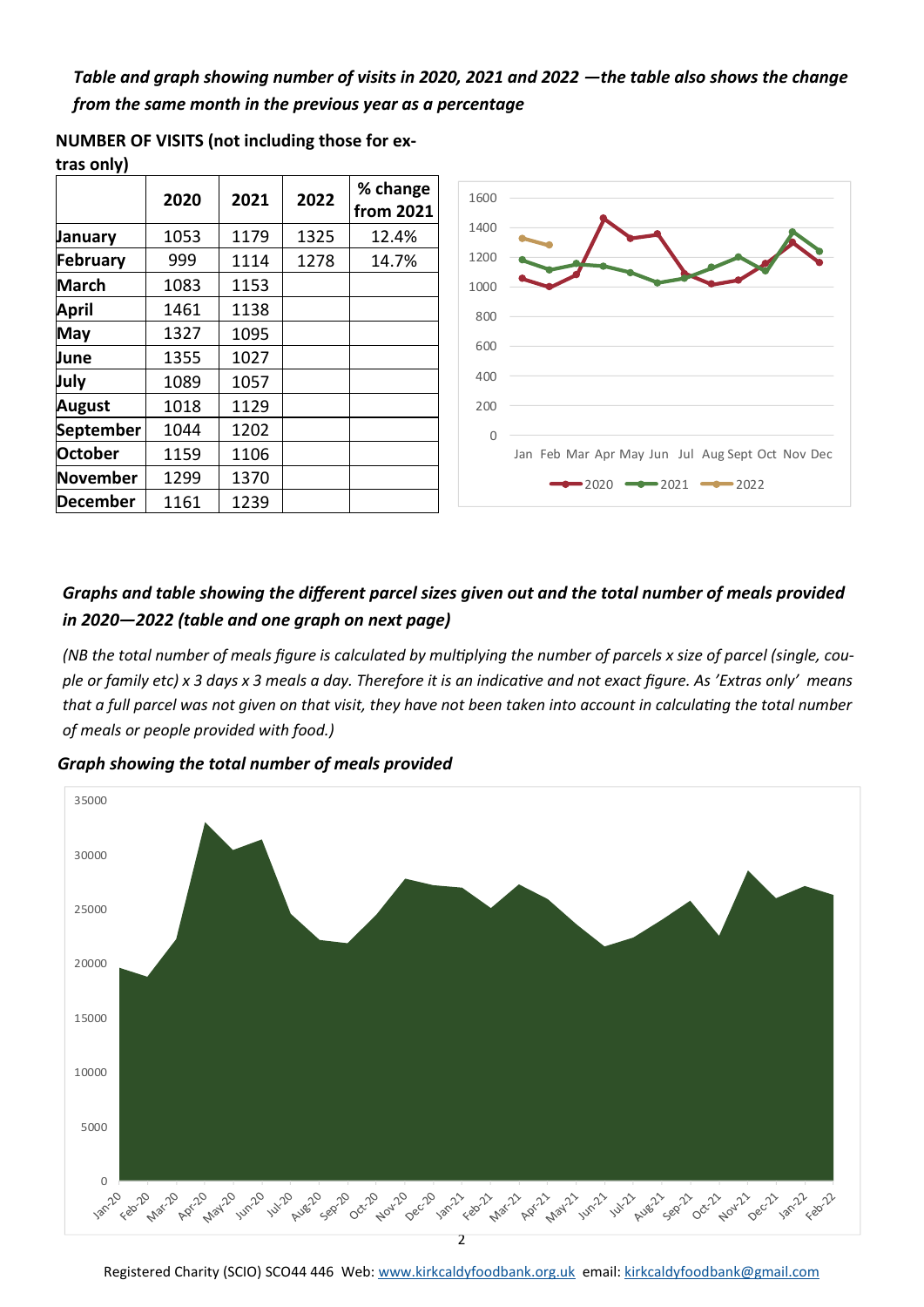## *Table showing the different parcel sizes given out and the total number of meals provided in this and the previous year*

| Pack size     | Single | Couple | Family | Single +<br>Couple | <b>Other (including extras)</b><br>only (not included in total ber of meals<br>meals or people)) | Total num-<br>provided | people provided<br>with food | Total number of  %age change from previ-<br>ous year in number of<br>meals provided |  |
|---------------|--------|--------|--------|--------------------|--------------------------------------------------------------------------------------------------|------------------------|------------------------------|-------------------------------------------------------------------------------------|--|
| Jan-20        | 486    | 251    | 289    | 13                 | 14                                                                                               | 19647                  | 2183                         | 11.2%                                                                               |  |
| Feb-20        | 449    | 258    | 268    | 18                 | 6                                                                                                | 18819                  | 2091                         | $-2.8%$                                                                             |  |
| <b>Mar-20</b> | 437    | 247    | 384    | 4                  | 11                                                                                               | 22311                  | 2479                         | 11.8%                                                                               |  |
| Apr-20        | 442    | 403    | 585    | 29                 | $\overline{2}$                                                                                   | 33075                  | 3675                         | 62.4%                                                                               |  |
| <b>May-20</b> | 420    | 322    | 570    | 15                 | 0                                                                                                | 30501                  | 3389                         | 34.5%                                                                               |  |
| <b>Jun-20</b> | 427    | 312    | 602    | 14                 | 0                                                                                                | 31509                  | 3501                         | 70.3%                                                                               |  |
| <b>Jul-20</b> | 365    | 260    | 456    | 8                  | 0                                                                                                | 24597                  | 2733                         | 18.0%                                                                               |  |
| Aug-20        | 361    | 257    | 395    | 5                  | 0                                                                                                | 22230                  | 2470                         | $-6.2%$                                                                             |  |
| Sep-20        | 394    | 273    | 365    | 12                 | 0                                                                                                | 21924                  | 2436                         | 7.5%                                                                                |  |
| <b>Oct-20</b> | 452    | 272    | 429    | 6                  | 0                                                                                                | 2730<br>24570          |                              | 6.3%                                                                                |  |
| <b>Nov-20</b> | 460    | 280    | 512    | 9                  | 38                                                                                               | 27855                  | 3095                         | 25.3%                                                                               |  |
| <b>Dec-20</b> | 353    | 275    | 530    | 3                  | 47                                                                                               | 27288                  | 3173                         | 46.8%                                                                               |  |
| Jan-21        | 378    | 285    | 512    | 4                  | 46                                                                                               | 27072                  | 3008                         | 37.8%                                                                               |  |
| Feb-21        | 399    | 231    | 478    | 6                  | 44                                                                                               | 25119                  | 2791                         | 33.5%                                                                               |  |
| Mar-21        | 360    | 245    | 546    | $\overline{2}$     | 54                                                                                               | 27360                  | 3040                         | 22.6%                                                                               |  |
| Apr-21        | 383    | 255    | 496    | 4                  | 56                                                                                               | 26001                  | 2889                         | $-21.4%$                                                                            |  |
| <b>May-21</b> | 420    | 245    | 425    | 5                  | 63                                                                                               | 23625                  | 2625                         | $-22.5%$                                                                            |  |
| Jun-21        | 389    | 271    | 365    | $\overline{2}$     | 78                                                                                               | 21573                  | 2397                         | $-31.5%$                                                                            |  |
| Jul-21        | 419    | 240    | 398    | $\mathbf 0$        | 106                                                                                              | 22419                  | 2491                         | $-8.9%$                                                                             |  |
| Aug-21        | 425    | 281    | 421    | $\overline{2}$     | 130                                                                                              | 24093                  | 2677                         | 8.4%                                                                                |  |
| Sep-21        | 459    | 277    | 463    | 3                  | 129                                                                                              | 25866                  | 2874                         | 18.0%                                                                               |  |
| Oct-21        | 463    | 263    | 378    | $\overline{2}$     | 94                                                                                               | 22563                  | 2507                         | $-8.2%$                                                                             |  |
| <b>Nov-21</b> | 554    | 319    | 496    | 1                  | 116                                                                                              | 28611                  | 3179                         | 2.7%                                                                                |  |
| <b>Dec-21</b> | 468    | 325    | 439    | $\overline{7}$     | 101                                                                                              | 26055                  | 2895                         | $-4.5%$                                                                             |  |
| Jan-22        | 510    | 373    | 438    | 4                  | 94                                                                                               | 27180                  | 3225                         | 0.4%                                                                                |  |
| Feb-22        | 496    | 348    | 431    | 3                  | 97                                                                                               | 26325                  | 3198                         | 4.8%                                                                                |  |

*Graph showing the different parcel sizes given out: 2020—2022*



3

Registered Charity (SCIO) SCO44 446 Web: [www.kirkcaldyfoodbank.org.uk](http://www.kirkcaldyfoodbank.org.uk) email: [kirkcaldyfoodbank@gmail.com](mailto:mailtokirkcaldyfoodbank@gmail.com)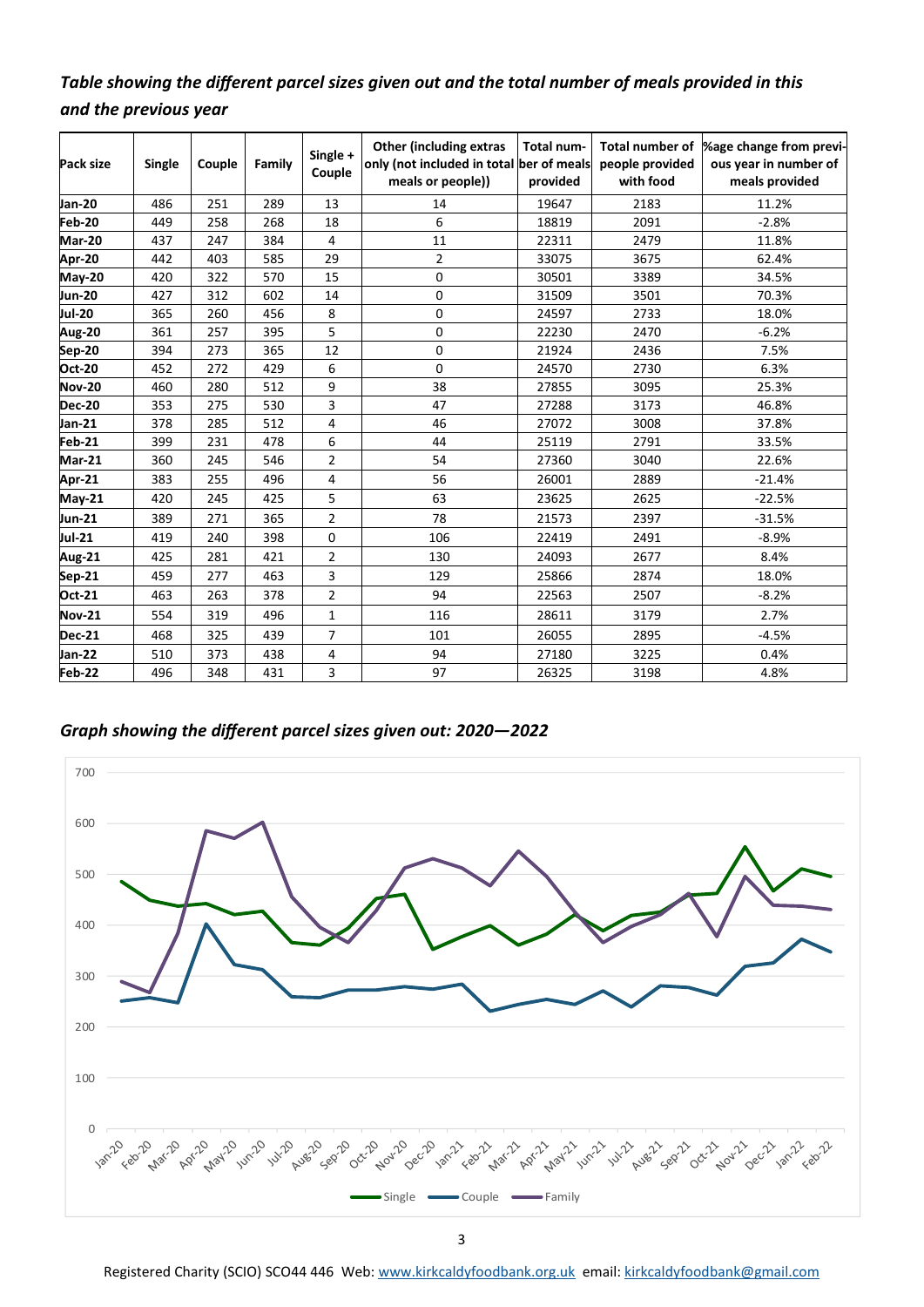**Tables showing the total number of adults and children provided with food and the numbers at each distribution point (since April 2021, we have been recording the number of adults and children that we are providing with food)**

**NB: as the adults and children may be provided with food more than once in the month, this is not a count of the total number of individual adults and children we have helped.** 

|                       | <b>ADULTS</b>                      | <b>CHILDREN</b> | <b>%AGE CHILDREN</b> |  |
|-----------------------|------------------------------------|-----------------|----------------------|--|
| Apr-21                | 1946                               | 1283            | 39.7%                |  |
| $May-21$              | 1858                               | 1094            | 37.1%                |  |
| <b>Jun-21</b>         | 1743                               | 959             | 35.5%                |  |
| <b>Jul-21</b>         | 1782                               | 977             | 35.4%                |  |
| <b>Aug-21</b>         | 1919                               | 1082            | 36.1%                |  |
| <b>Sep-21</b>         | 2053                               | 1250            | 37.8%                |  |
| Oct-21                | 1830                               | 937             | 33.9%                |  |
| <b>Nov-21</b><br>2265 |                                    | 1256            | 35.7%                |  |
| <b>Dec-21</b>         | 2059                               | 1101            | 34.8%                |  |
| <b>Jan-22</b>         | 2162                               | 1063            | 33.0%                |  |
| Feb-22                | 2129                               | 1069            | 33.4%                |  |
|                       | <b>OVERALL PERCENTAGE CHILDREN</b> | 35.7%           |                      |  |

|                              |     |    |                       |                       |                 | <b>Link Living</b> |        |                    |          | <b>New Volunteer</b> |         |                  |         |    |          |      |     |          |
|------------------------------|-----|----|-----------------------|-----------------------|-----------------|--------------------|--------|--------------------|----------|----------------------|---------|------------------|---------|----|----------|------|-----|----------|
|                              |     |    | <b>SA Burntisland</b> | <b>Enlightenments</b> |                 |                    |        | <b>Linton Lane</b> |          | House                |         | <b>Viewforth</b> |         |    |          |      |     |          |
|                              |     |    | %age                  |                       |                 | %age               |        |                    | %age     |                      |         | %age             |         |    | %age     |      |     | %age     |
|                              | A   | C  | children              | A                     |                 | children           | A      |                    | children | A                    | C       | children         | A       | C  | children | A    | C   | children |
| Apr-21                       | 205 | 84 | 29.1%                 | 1                     | 2               | 66.7%              | 123 51 |                    | 29.3%    |                      | 579357  | 38.1%            | 221     | 89 | 28.7%    | 817  | 700 | 46.1%    |
| $May-21$                     | 164 | 60 | 26.8%                 | 8                     | 14 <sup>1</sup> | 63.6%              | 38     | 14                 | 26.9%    |                      | 610346  | 36.2%            | 306     | 99 | 24.4%    | 732  | 561 | 43.4%    |
| Jun-21                       | 202 | 71 | 26.0%                 | 16                    | 8               | 33.3%              | 47     | 23                 | 32.9%    |                      | 568335  | 37.1%            | 268     | 84 | 23.9%    | 642  | 438 | 40.6%    |
| <b>Jul-21</b>                | 134 | 47 | 26.0%                 | 13                    | 4               | 23.5%              | 42     | 16                 | 27.6%    |                      | 648350  | 35.1%            | 283 126 |    | 30.8%    | 662  | 434 | 39.6%    |
| <b>Aug-21</b>                | 136 | 43 | 24.0%                 | 6                     | 5               | 45.5%              | 42     | 24                 | 36.4%    |                      | 706425  | 37.6%            | 233     | 71 | 23.4%    | 7961 | 514 | 39.2%    |
| $Sep-21$                     | 155 | 96 | 38.2%                 | 11                    | 4               | 26.7%              | 39     | 22                 | 36.1%    |                      | 717456  | 38.9%            | 256     | 88 | 25.6%    | 875  | 584 | 40.0%    |
| Oct-21                       | 182 | 74 | 28.9%                 | 24                    | 4               | 14.3%              | 23     | 19                 | 45.2%    |                      | 579335  | 36.7%            | 263     | 87 | 24.9%    | 759  | 418 | 35.5%    |
| <b>Nov-21</b>                | 211 | 96 | 31.3%                 | 25                    | 8               | 24.2%              | 34     | 27                 | 44.3%    |                      | 720434  | 37.6%            | 287     | 92 | 24.3%    | 988  | 599 | 37.7%    |
| <b>Dec-21</b>                | 211 | 82 | 28.0%                 | 4                     | 6               | 60.0%              | 18     | 12                 | 40.0%    |                      | 645 390 | 37.7%            | 272     | 84 | 23.6%    | 909  | 527 | 36.7%    |
| Jan-22                       | 124 | 51 | 29.1%                 | 0                     | 0               | $\mathbf{0}$       | 36     | 27                 | 42.9%    |                      | 621303  | 32.8%            | 337 116 |    | 25.6%    | 1044 | 566 | 35.2%    |
| Feb-22                       | 144 | 46 | 24.2%                 | 0                     | 0               | $\Omega$           | 24     | 24                 | 50.0%    |                      | 552340  | 38.1%            | 368 121 |    | 24.7%    | 1041 | 538 | 34.1%    |
| <b>OVERALL %AGE CHILDREN</b> |     |    | 28.3%                 |                       |                 | 39.8%              |        |                    | 37.4%    |                      |         | 36.9%            |         |    | 25.4%    |      |     | 38.9%    |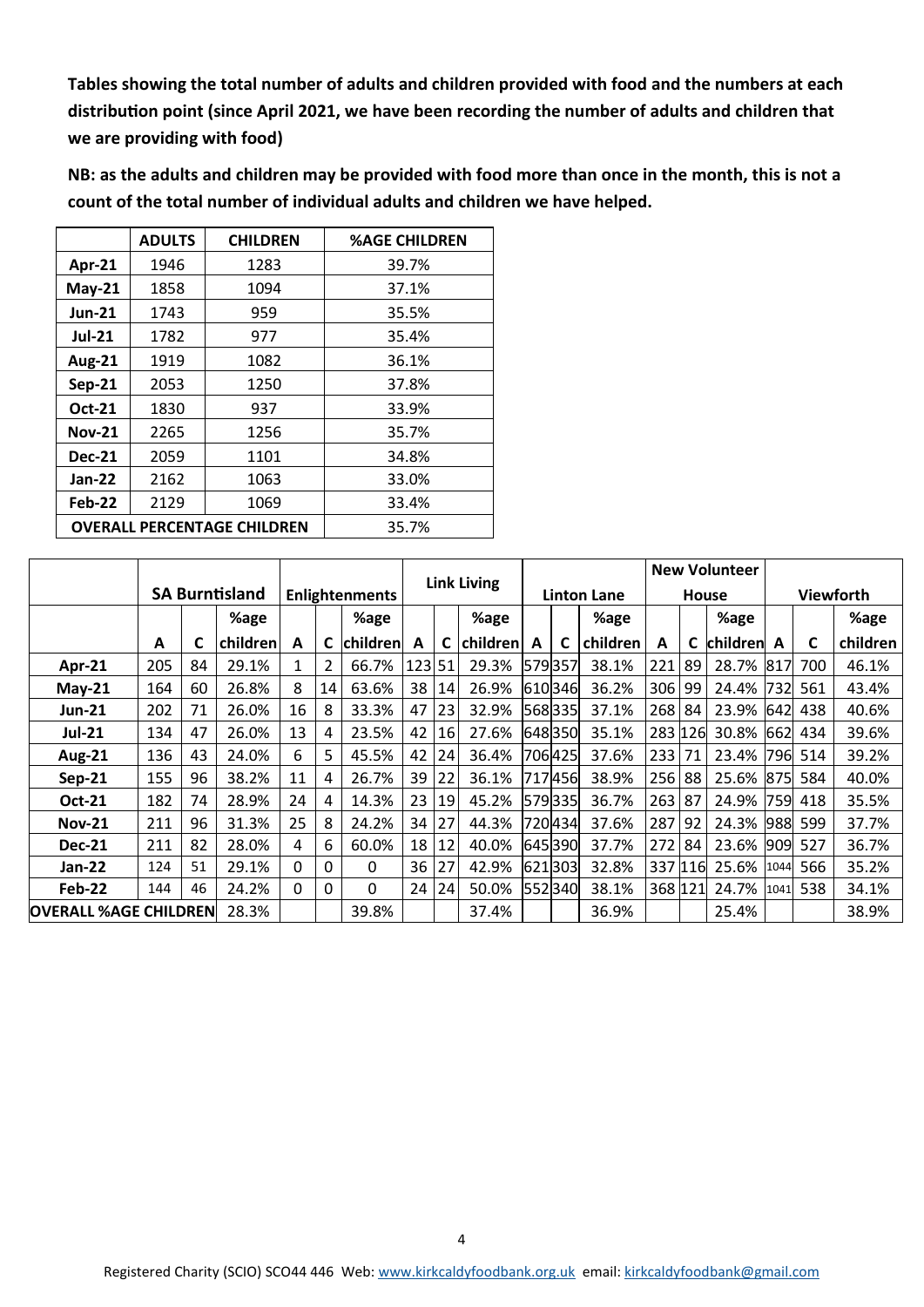**Graph showing the number of visits to our distribution points since January 2021 (**NB Enlightenments was closed between January and April 2021 due to the lockdown but has now closed as a distribution centre)



#### **Table showing the percentage of our visits to our distribution points in the past 12 months**

|                   |                       |                |             | Linton | New Volunteer |              |           |
|-------------------|-----------------------|----------------|-------------|--------|---------------|--------------|-----------|
|                   | <b>SA Burntisland</b> | Enlightenments | Link Living | Lane   | House         | lSolid Rockl | Viewforth |
| Jan-21            | 9.9%                  | 0.0%           | 7.8%        | 32.6%  | 12.8%         | 0.0%         | 37.0%     |
| <b>Feb-21</b>     | 11.7%                 | 0.0%           | 7.2%        | 30.2%  | 11.7%         | 0.0%         | 39.3%     |
| $Mar-21$          | 11.6%                 | 0.0%           | 7.9%        | 32.6%  | 10.2%         | 0.0%         | 37.8%     |
| Apr-21            | 11.9%                 | 0.1%           | 6.2%        | 30.8%  | 10.7%         | $0.0\%$      | 40.3%     |
| $May-21$          | 10.3%                 | 0.7%           | 2.5%        | 34.0%  | 14.7%         | 0.0%         | 37.8%     |
| <b>Jun-21</b>     | 12.4%                 | 1.2%           | 2.8%        | 32.9%  | 14.7%         | 0            | 36.0%     |
| <b>Jul-21</b>     | 8.8%                  | 1.4%           | 3.0%        | 35.5%  | 14.8%         | $\mathbf{0}$ | 36.5%     |
| <b>Aug-21</b>     | 8.7%                  | 0.4%           | 2.5%        | 37.2%  | 11.9%         | 0            | 39.3%     |
| <b>Sep-21</b>     | 8.9%                  | 0.6%           | 2.1%        | 34.5%  | 12.8%         | 0            | 41.1%     |
| <b>Oct-21</b>     | 10.1%                 | 1.8%           | 1.7%        | 32.1%  | 15.2%         | $0.0\%$      | 39.3%     |
| <b>Nov-21</b>     | 9.1%                  | 1.5%           | 1.5%        | 33.0%  | 14.0%         | 0.0%         | 40.9%     |
| <b>Dec-21</b>     | 10.2%                 | 0.2%           | 0.7%        | 31.5%  | 14.6%         | 0.0%         | 42.8%     |
| Jan-22            | 6.2%                  | $\Omega$       | 1.8%        | 29.6%  | 16.1%         | 0.0%         | 46.3%     |
| Feb <sub>22</sub> | 7.9%                  | 0.0%           | 1.2%        | 25.8%  | 18.1%         | $\Omega$     | 46.9%     |
| <b>TOTAL</b>      | 11.5%                 | 0.8%           | 3.8%        | 32.3%  | 13.8%         | 0.3%         | 38.6%     |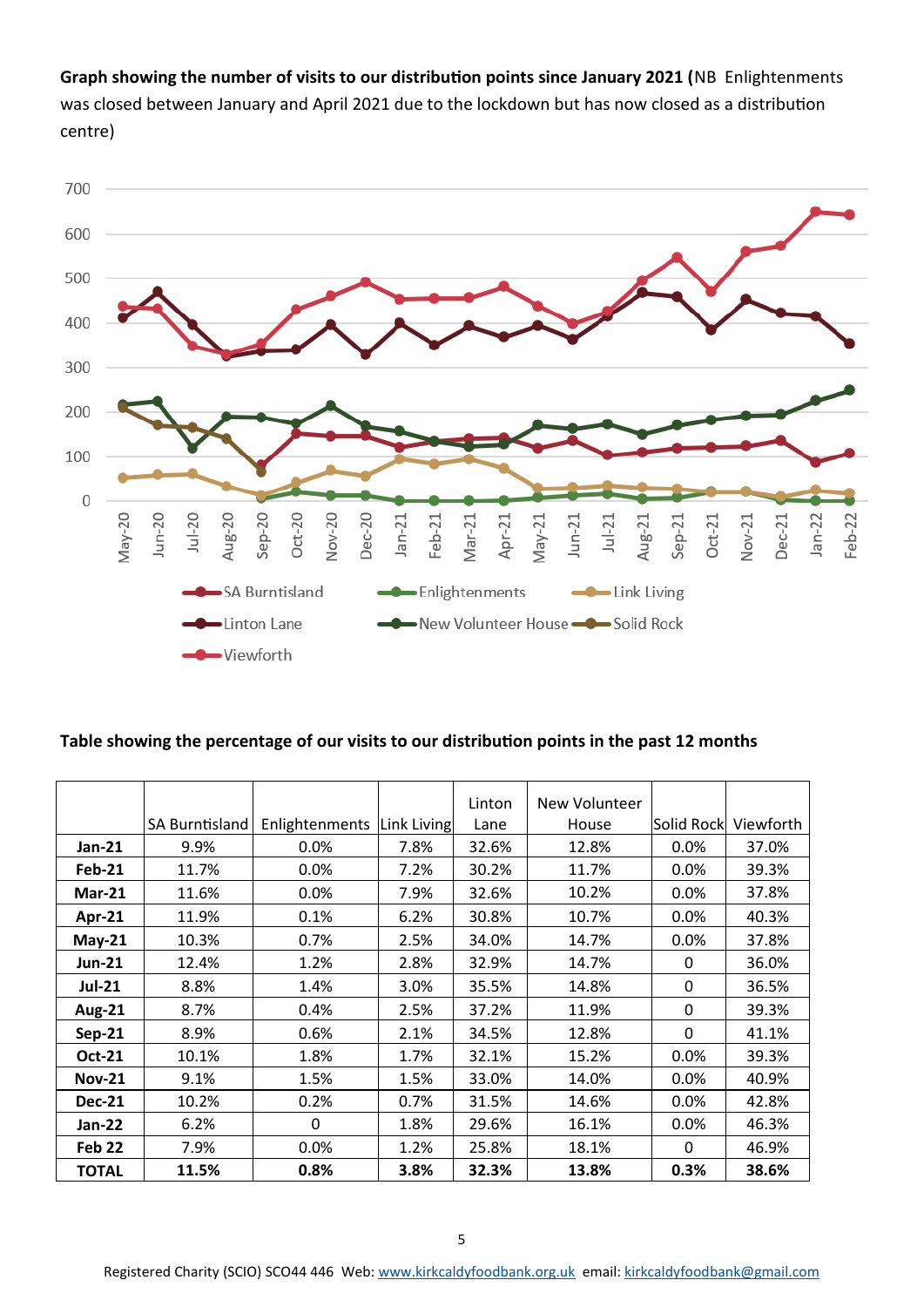

#### **Graph showing parcel types provided from each of our distribution points in February 2022**

**Graph showing parcel types provided from each of our distribution points, cumulative totals for 2022**